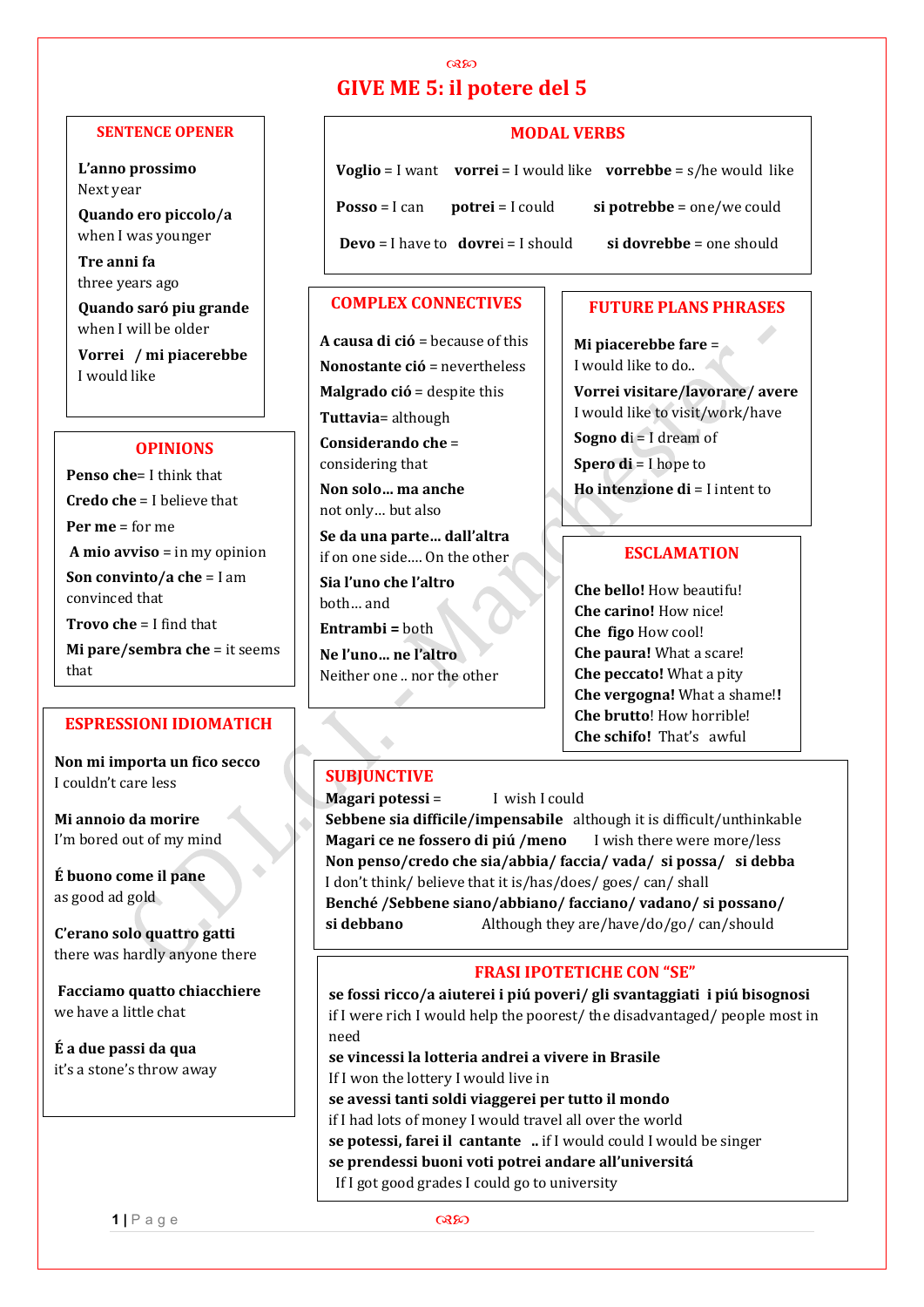

**2 |** Page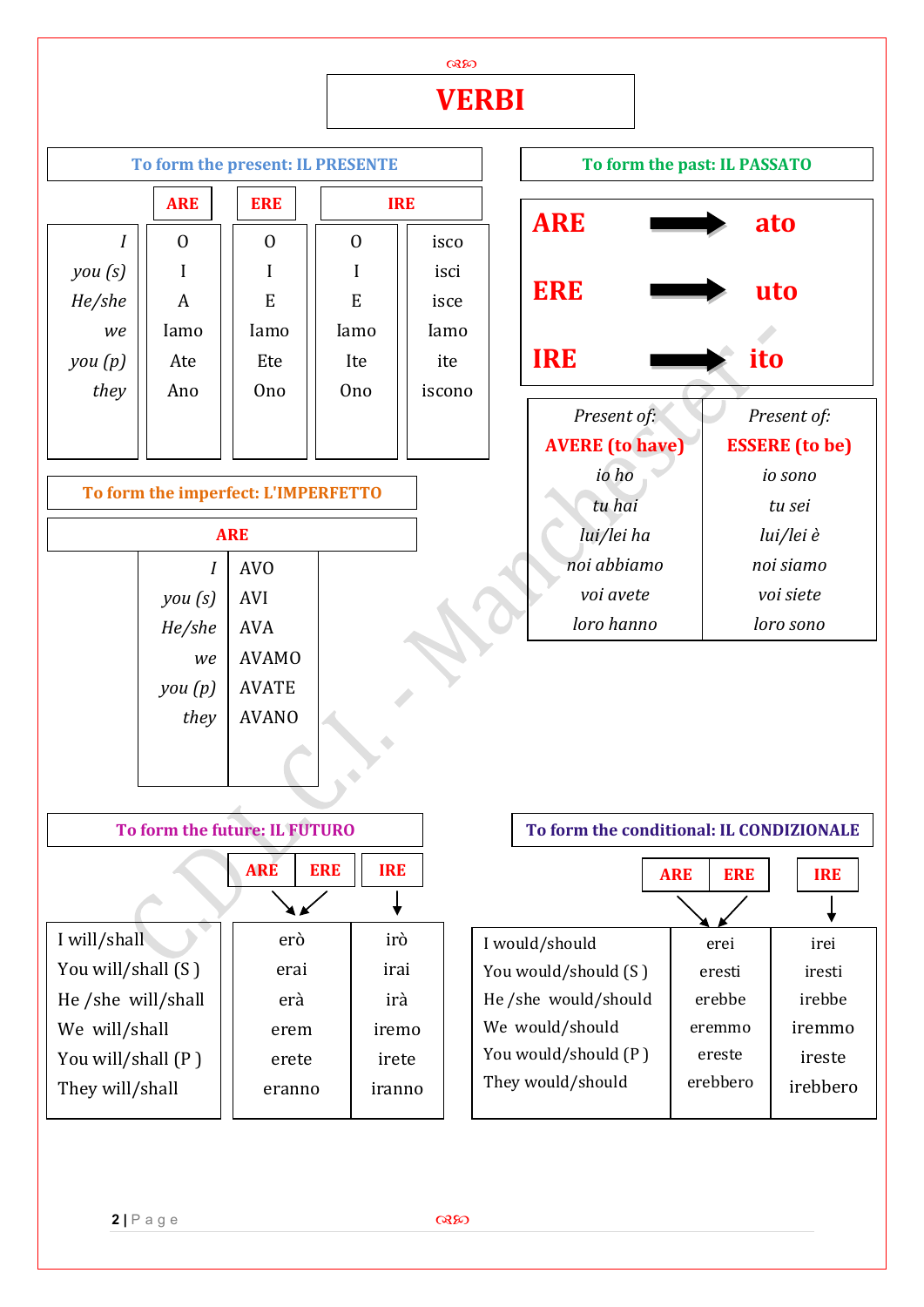|                                                    | <b>To be - ESSERE</b>  |                                                                 |  |  |  |
|----------------------------------------------------|------------------------|-----------------------------------------------------------------|--|--|--|
| <b>SINGOLARE</b>                                   |                        | <b>PLURALE</b>                                                  |  |  |  |
| $E'$ -<br>it is<br>C'è:<br>there is                | <b>PRESENT</b>         | Sono-<br>they are<br>Ci sono:<br>there are                      |  |  |  |
| Era:<br>It was<br>C'era:<br>There was              | <b>IMPERFECT</b>       | Erano:<br>They were<br>C'erano:<br>There were                   |  |  |  |
| E' stato/a: it was<br>C'è stato/stata - there was  | <b>PRESENT PERFECT</b> | Sono stati/state: They were<br>Ci sono stati/state - there were |  |  |  |
| Sarà: it will be<br>Ci sarà: there will be         | <b>FUTURE</b>          | Saranno: They will be<br>Ci saranno: There will be              |  |  |  |
| Sarebbe: it would be<br>Ci sarebbe: there would be | <b>IDEAL</b>           | Sarebbero: They would be<br>Ci sarebbero: there would be        |  |  |  |

| <b>Essere</b>  | <b>Avere</b>         | <b>Andare</b>   | <b>Fare</b>     | <b>Potere</b>     | <b>Volere</b>      | <b>Dovere</b>        | <b>Bere</b>           | <b>Uscire</b>          | <b>Stare</b>      |
|----------------|----------------------|-----------------|-----------------|-------------------|--------------------|----------------------|-----------------------|------------------------|-------------------|
| To be          | To<br>have           | To go           | To do           | Can<br>may        | Want<br>wish       | <b>Must</b><br>shall | To<br>drink           | To go<br>out           | To stay           |
| Sono           | Ho                   | Vado            | <b>Faccio</b>   | <b>Posso</b>      | <b>Voglio</b>      | <b>Devo</b>          | <b>Bevo</b>           | <b>Esco</b>            | <b>Sto</b>        |
| I am           | I have               | I go            | I do            | I can             | I want             | I have               | I drink               | I go out               | I am              |
|                |                      |                 |                 |                   |                    | to                   |                       |                        |                   |
| <b>Ero</b>     | <b>Avevo</b>         | <b>Andavo</b>   | <b>Facevo</b>   | <b>Potevo</b>     | <b>Volevo</b>      | <b>Dovevo</b>        | <b>Bevevo</b>         | <b>Uscivo</b>          | <b>Stavo</b>      |
| I was          | I used<br>to<br>have | I used<br>to go | I used<br>to do | I could           | $\bf{I}$<br>wanted | I had to             | I used<br>to<br>drink | I used<br>to go<br>out | I used<br>to stay |
| Sono           | Ho                   | Sono            | Ho              | Ho                | Ho                 | Ho                   | Ho                    | Sono                   | Sono              |
| stato          | avuto                | andato          | fatto           | potuto            | voluto             | dovuto               | bevuto                | uscito                 | stato             |
| I have<br>been | I had                | I went          | I did           | I could           | I<br>wanted        | I had to             | I drank               | I went<br>out          | I have<br>been    |
| Saró           | Avró                 | Andró           | Faró            | Potró             | <b>Vorró</b>       | Dovró                | <b>Berró</b>          | <b>Usciró</b>          | <b>Staró</b>      |
| I will<br>be   | I will<br>have       | I will<br>go    | I will<br>do    | I will<br>be able | I will<br>want     | I will<br>have to    | I will<br>drink       | I will<br>go out       | I will<br>be/stay |
| $3   P$ a g e  |                      |                 |                 | @32               |                    |                      |                       |                        |                   |